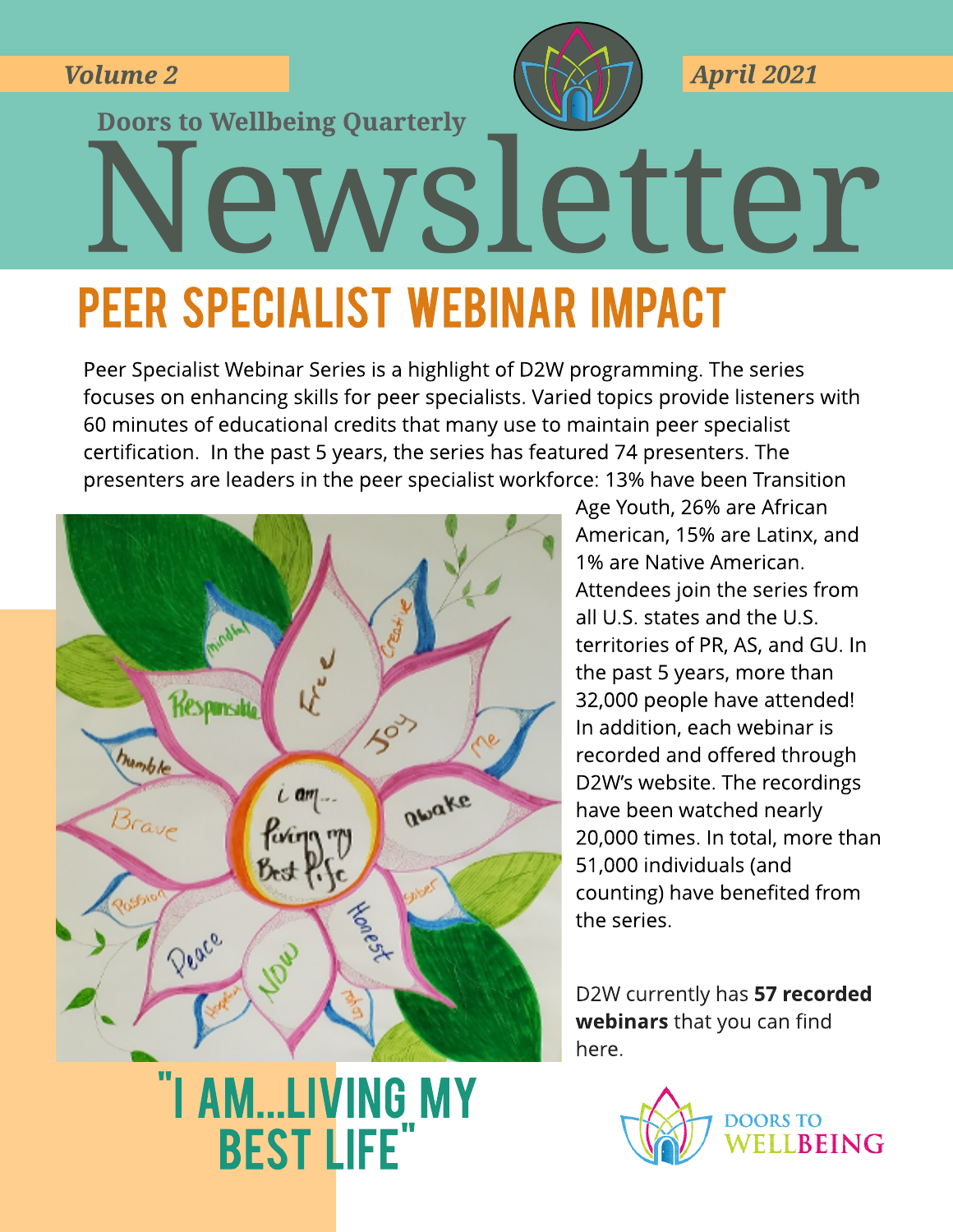# **PSYCHIATRIC ADVANCED DIRECTIVES,** PEER SUPPORT, AND WRAP®

Psychiatric Advanced Directives, Peer Support and the Wellness Recovery Action Plan (WRAP®) have been part of our national public mental health system for over a decade and are growing in application and interest. Although each are distinct resources for individual recovery, they can be combined and coordinated in new and innovative ways that may result in substantial benefits.

A psychiatric or mental health advance directive (PAD) is a legal tool that allows a person to state their preferences for treatment in advance of a crisis. They can serve as a way to protect a person's autonomy and ability to self-direct care. They are similar to living wills and other medical advance planning documents used in palliative care (Substance Abuse and Mental Health Services Administration: A [Practical](https://www.samhsa.gov/sites/default/files/a_practical_guide_to_psychiatric_advance_directives.pdf) [Guide](https://www.samhsa.gov/sites/default/files/a_practical_guide_to_psychiatric_advance_directives.pdf) [to](https://www.samhsa.gov/sites/default/files/a_practical_guide_to_psychiatric_advance_directives.pdf) [Psychiatric](https://www.samhsa.gov/sites/default/files/a_practical_guide_to_psychiatric_advance_directives.pdf) [Advance](https://www.samhsa.gov/sites/default/files/a_practical_guide_to_psychiatric_advance_directives.pdf) [Directives.](https://www.samhsa.gov/sites/default/files/a_practical_guide_to_psychiatric_advance_directives.pdf) Rockville, MD: Center for Mental Health Services. Substance Abuse and Mental Health Services Administration, 2019.)

"ONE KEY CORE COMPETENCY OF A PEER SPECIALIST IS PERSON-CENTERED, MEANING SUPPORT RECEIVED BY THE **PERSON IS ALWAYS DIRECTED BY** THE PERSON RECEIVING SERVICES."

A PAD is a way to improve access to care, quality of care and provide a voice for self-directed care. It is a legal document that the person develops indicating what works best and what does not work in their interests. Systems implementation of PAD is also a mechanism for coordination of care, feedback and holistic advocacy. PAD laws vary state-by-state. The [National](https://www.nrc-pad.org/) [Resource](https://www.nrc-pad.org/) [Center](https://www.nrc-pad.org/) [On](https://www.nrc-pad.org/) [Psychiatric](https://www.nrc-pad.org/) [Advanced](https://www.nrc-pad.org/) [Directives](https://www.nrc-pad.org/)

provides a directory of current state laws.

Peer Specialists are trained in a [core](https://www.samhsa.gov/brss-tacs/recovery-support-tools/peers/core-competencies-peer-workers) [set](https://www.samhsa.gov/brss-tacs/recovery-support-tools/peers/core-competencies-peer-workers) [of](https://www.samhsa.gov/brss-tacs/recovery-support-tools/peers/core-competencies-peer-workers) [competencies](https://www.samhsa.gov/brss-tacs/recovery-support-tools/peers/core-competencies-peer-workers) to be a peer worker. Peer support workers are people who have been successful in the recovery process who help others experiencing similar situations. Through shared understanding, respect, and mutual empowerment, peer support workers help people become and stay engaged in the recovery process and reduce the likelihood of relapse. One key core competency of a Peer Specialist is Person-Centered, meaning support received by the person is always directed by the person receiving services. This can be difficult to support when a person is in crisis. Peer Specialist can support the creation and implementation of a PAD with the person so that even during a crisis the response is still person-centered. Experts estimate that up to one quarter of the mental health workforce will be staffed by peer specialists by 2030 (Manderscheid, 2019).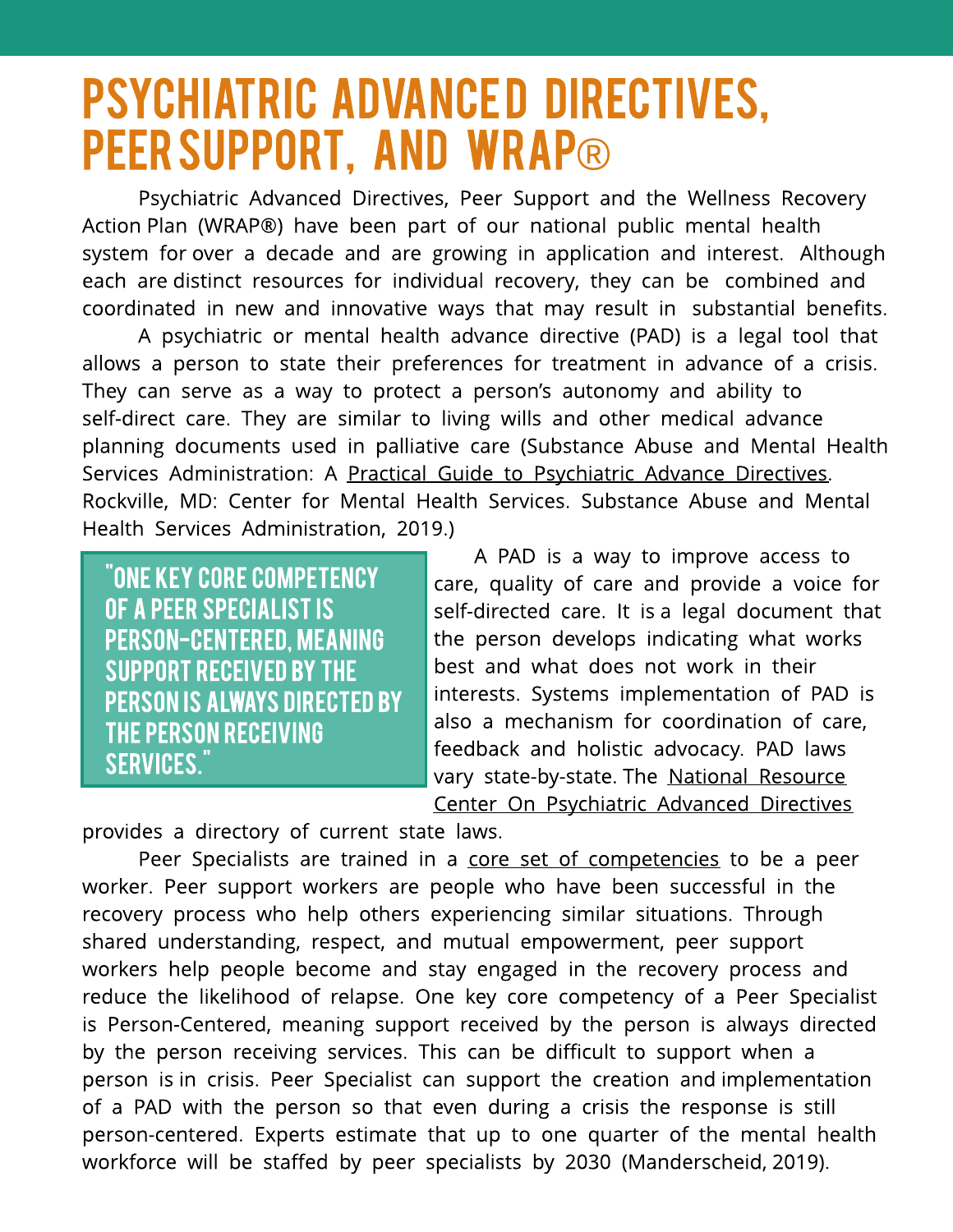There is also a dramatic expansion of the peer workforce in U.S. hospitals and medical systems (Center on Health Equity Action for System Transformation, 2019).

The Wellness Recovery Action Plan is an evidence-based practice where trained peers follow a curriculum-based peer-group model. Those groups support the development of individualized strategies to better recognize triggers, signs, and action plans using wellness tools and self-directed support systems. WRAP® includes a crisis plan and post crisis plan that can inform what one might want in their legal Advanced Directive but WRAP® is not an Advanced Directive. WRAP® can support people to avoid the type of crisis where-by a PAD becomes activated by a medical determination of incapacitation or incompetency to make decisions. Over 10,000 WRAP® Co-Facilitators have been trained, spanning every state and US territory.

Peer Specialists trained in the facilitation of WRAP® and PAD can provide a continuity of support and resources to better connect with and assist people to self-manage their recovery, reduce crisis, increase safety and overall quality of care. Combining PAD, Peers and WRAP® in a systemic way is an opportunity for real recovery innovation in our system of care!

Check out our webinar ON ENHANCING QUALITY OF WEBINAR ON WRAP: AN CARE WITH PSYCHIATRIC ADVANCED DIRECTIVES (PAD) AND PEER SUPPORT **HERE** check out our **APPROACH TO PERSON-LED CRISIS AND POST-CRISIS PLANNING HERE** 

#### **References:**

**Manderscheid, R. (2019) The National Association of County Behavioral Health and Developmental Disability Directors.**

**Center on Health Equity Action for System Transformation. (2019). ?Advancing Health Equity through Community Health Workers and Peer Providers: Mounting Evidence and Policy Recommendations. ?Families USA, November 2019 edition.**